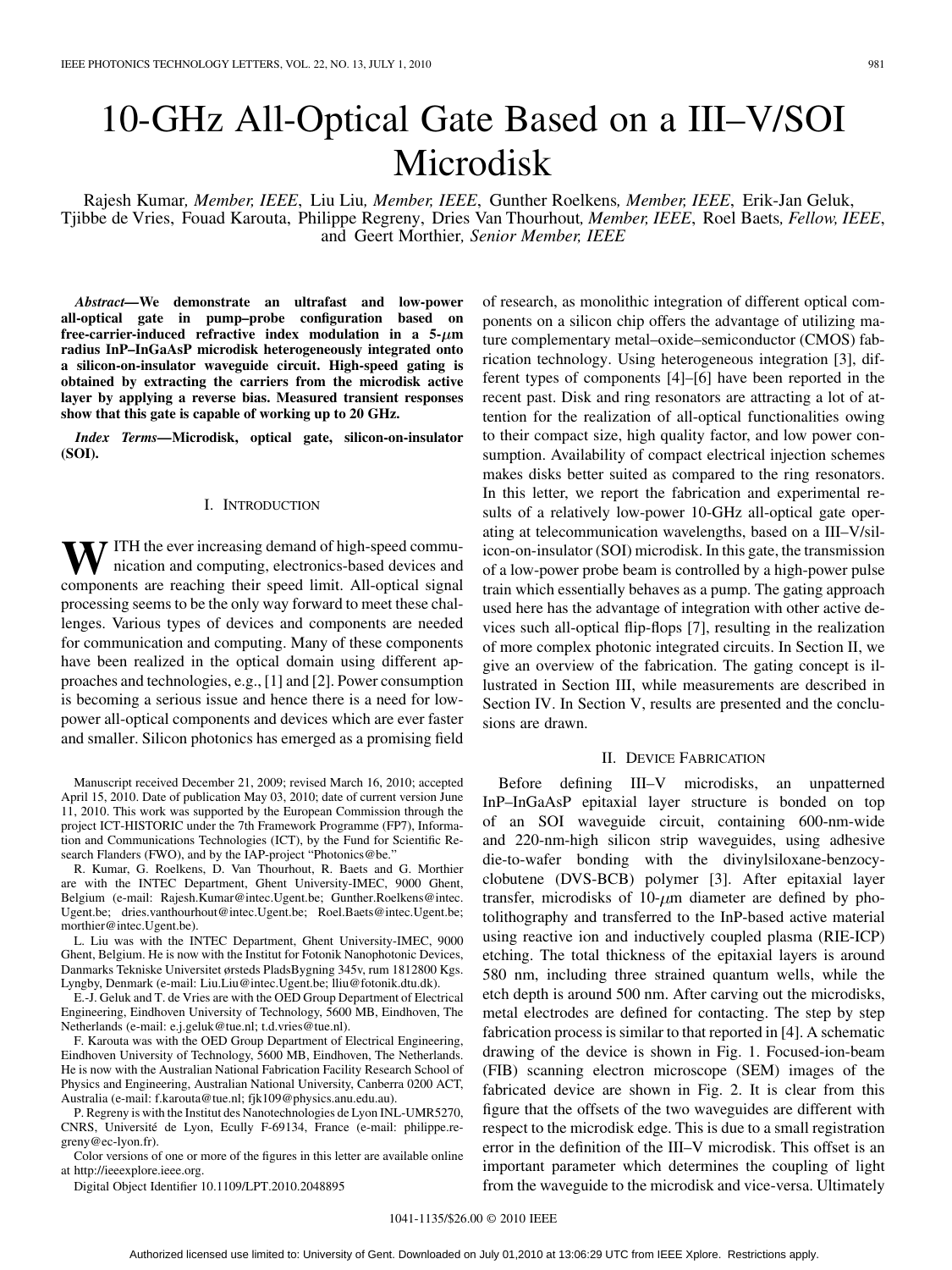

Fig. 1. Schematic view of the structure of the device.



Fig. 2. FIB-SEM micrograph showing (a) cross section of the fabricated device, zoom-in-view of cross section part marked by rectangle and circle showing position of (b) drop port and (c) through port waveguide, respectively.

this determines the performance of the device. This will be discussed further in Section IV.

# III. CONCEPT OF THE ALL-OPTICAL GATE

Gating operation can be achieved in microdisk resonators in pump–probe configuration with the probe beam tuned at one of the resonances and the pump at another. The intensity of the probe beam is kept low to avoid carrier generation in the III–V active region. The transmission characteristic of the microdisk is altered by having the pump intensity many times higher than that of the probe beam. Fig. 3 illustrates the gating concept in a pictorial way. The dotted blue curve shows the transmission dip of the microdisk around the probe wavelength. When pump light is injected into the microdisk at another resonance of the microdisk, free carriers are generated which causes a blue shift in the transmission dip as shown by the solid red curve. Using a pulse train as a pump results in high or low output of the probe beam due to a periodic shifting of the resonance around



Fig. 3. Illustration of concept for all-optical gate.



Fig. 4. Transmission spectrum (green curve) of the microdisk, and a fit (black curve) for the light coupling efficiency of the grating couplers.

the probe wavelength. If the probe wavelength is slightly blue tuned off the transmission dip, then in the absence of the pump pulse, the output is high and the gate is said to be in the open state. In the presence of the pump pulse, due to blue shift of the resonance, the output will be low and the gate is said to be in the closed state. In this way, the power level varies between points A and B in the time domain as represented by the dotted black line. During this whole process, the variation in the power level of the output of the gate follows the pattern of the pump pulses.

# IV. MEASUREMENTS

To find the microdisk resonances, the transmission spectra at the through and drop port were measured with the transverseelectric (TE) polarized light from a continuous-wave (CW) tunable laser. A good transmission characteristic is observed only at the through port, which is shown in Fig. 4 with the green curve along with a fit (black curve) for the light coupling efficiency of the grating couplers. We attribute this to the better alignment of the through port SOI waveguide with respect to the disk edge [see Fig. 2(c)]. Since the whispering gallery modes propagate along the edge of the microdisk, the light which couples into the microdisk from the input port does not couple well to the drop port due to the position of the drop port SOI waveguide away from the microdisk edge and more to the center of the disk as is clear from Fig. 2(b). Two resonances, one at 1563.9 nm and another at 1586.5 nm, are observed. We believe that ripples in the spectral response of the microdisk are due to a Fabry–Pérot resonance formed between the two grating couplers used for coupling light from the tunable laser to the waveguide through single-mode fiber, and reflections from fiber